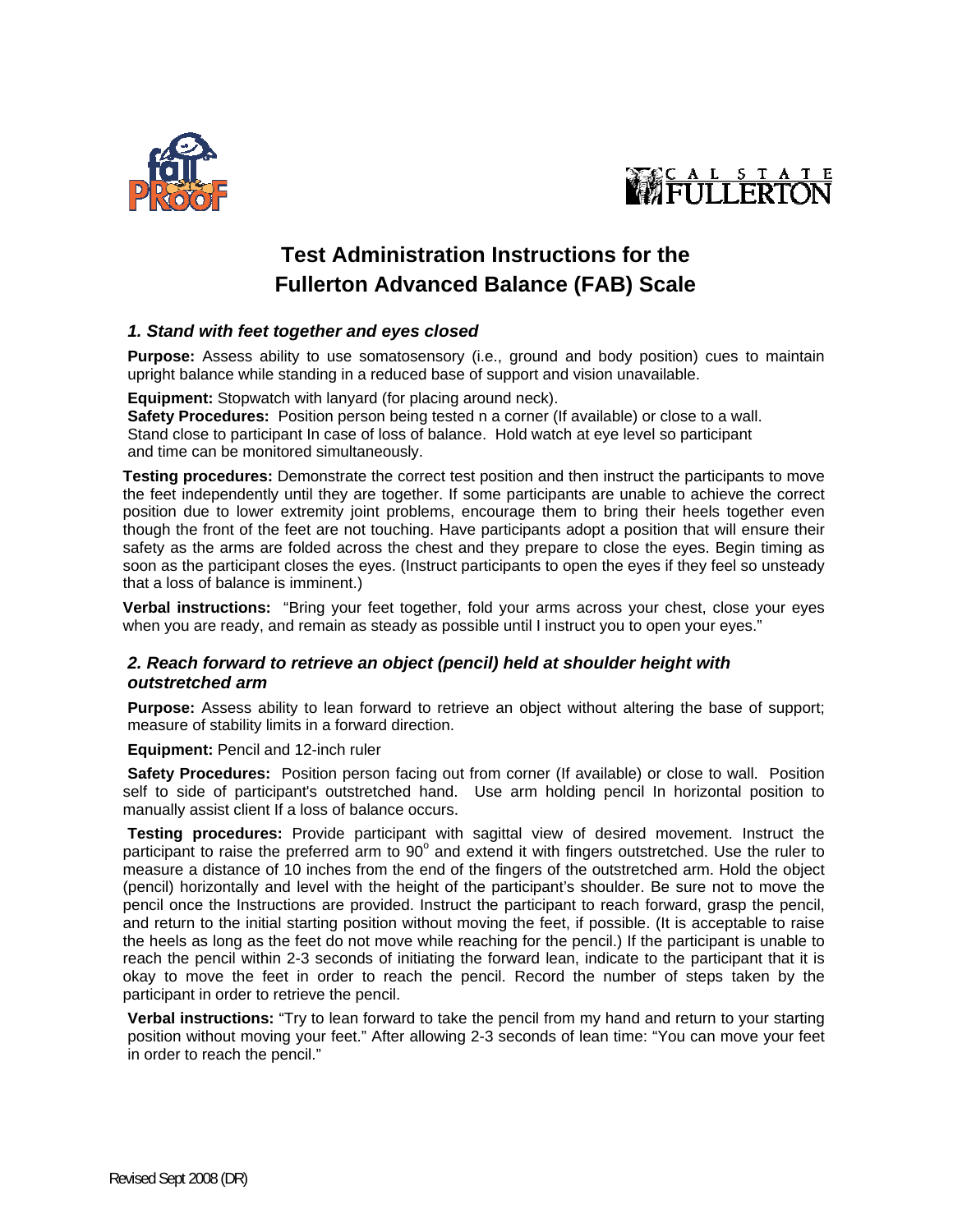# *3. Turn 360 degrees in right and left directions*

**Purpose:** Assess ability to turn in a full circle in both directions in the fewest number of steps without loss of balance

#### **Equipment:** None

**Safety Procedures:** Position person being tested about one foot In front of a wall and facing you. Stand close enough during test to provide manual assistance If a loss of balance occurs.

**Testing procedures:** Verbally explain and then demonstrate the task to be performed, making sure to complete each circle in four steps or less and pause briefly between turns. Instruct the participant (who is facing you) to turn in a complete circle in one direction, pause, and then turn in a complete circle in the opposite direction. Count the number of full steps taken to complete each circle. Stop counting steps as soon as the participant is facing you after completing each turn. Allow for a small correction in foot position before a turn in the opposite direction is initiated.

**Verbal instructions:** "In place, turn around in a full circle, pause, and then turn in a second full circle in the opposite direction. Do not begin the full circle in the opposite direction until you are facing me."

## *4. Step up onto and over a 6-inch bench*

**Purpose:** Assess ability to control body in dynamic task situations; also a measure of lower body strength and bilateral motor coordination.

**Equipment:** 6-inch-high bench (18- by 18-inch stepping surface)

**Safety Procedures:** Position bench close to a wall and self on opposite side of bench. Adopt close supervisory position and move with participant as she/he steps up and over the bench In each direction.

**Testing procedures:** Verbally explain the movement to be performed before demonstrating the step up onto and over the bench (at normal speed) in both directions. Instruct the participant to step onto the bench with the right foot, swing the left leg directly up and over the bench, and step off the other side, then repeat the movement in the opposite direction with the left leg leading the action. Encourage the participant not to touch the wall or you to maintain balance during the test. During performance of the test item, watch to see that the participant's trailing leg (a) does not make contact with the bench, or (b) swing around, as opposed to directly up and over, the bench. Verbally cue which leg should be leading the action just prior to the start of the movement In each direction.

**Verbal instructions:** "Step up onto the bench with your right leg, swing your left leg directly up and over the bench, and step off the other side. Repeat the movement in the opposite direction with your left leg as the leading leg."

## *5. Tandem walk*

**Purpose:** Assess ability to dynamically control center of mass with an altered base of support

#### **Equipment:** Masking tape

**Safety Procedures:** Set the tandem walk line approximately 12 Inches away from a wall. Monitor the participant closely during performance of the test Item and walk forward with the client as he/she completes the test Item. Be ready to provide manual assist If a loss of balance occurs.

**Testing procedures:** Verbally explain and demonstrate how to perform the test item correctly before the participant attempts to perform it. Instruct the participant to walk on the line in a tandem position (heel-to-toe) until you tell him/her to stop. Allow the participant to repeat the test item *one time* if unable to achieve a tandem stance position within the first two steps. The participant may elect to step forward with the opposite foot on the second attempt. Score as interruptions any instances where the participant (a) takes one or more steps away from the line when performing the tandem walk or (b) is unable to achieve correct heel-to-toe position during any step taken along the course. Do not ask the participant to stop until 10 steps have been completed.

**Verbal instructions:** "Walk forward along the line, placing one foot directly in front of the other such that the heel and toe are in contact on each step forward. I will tell you when to stop."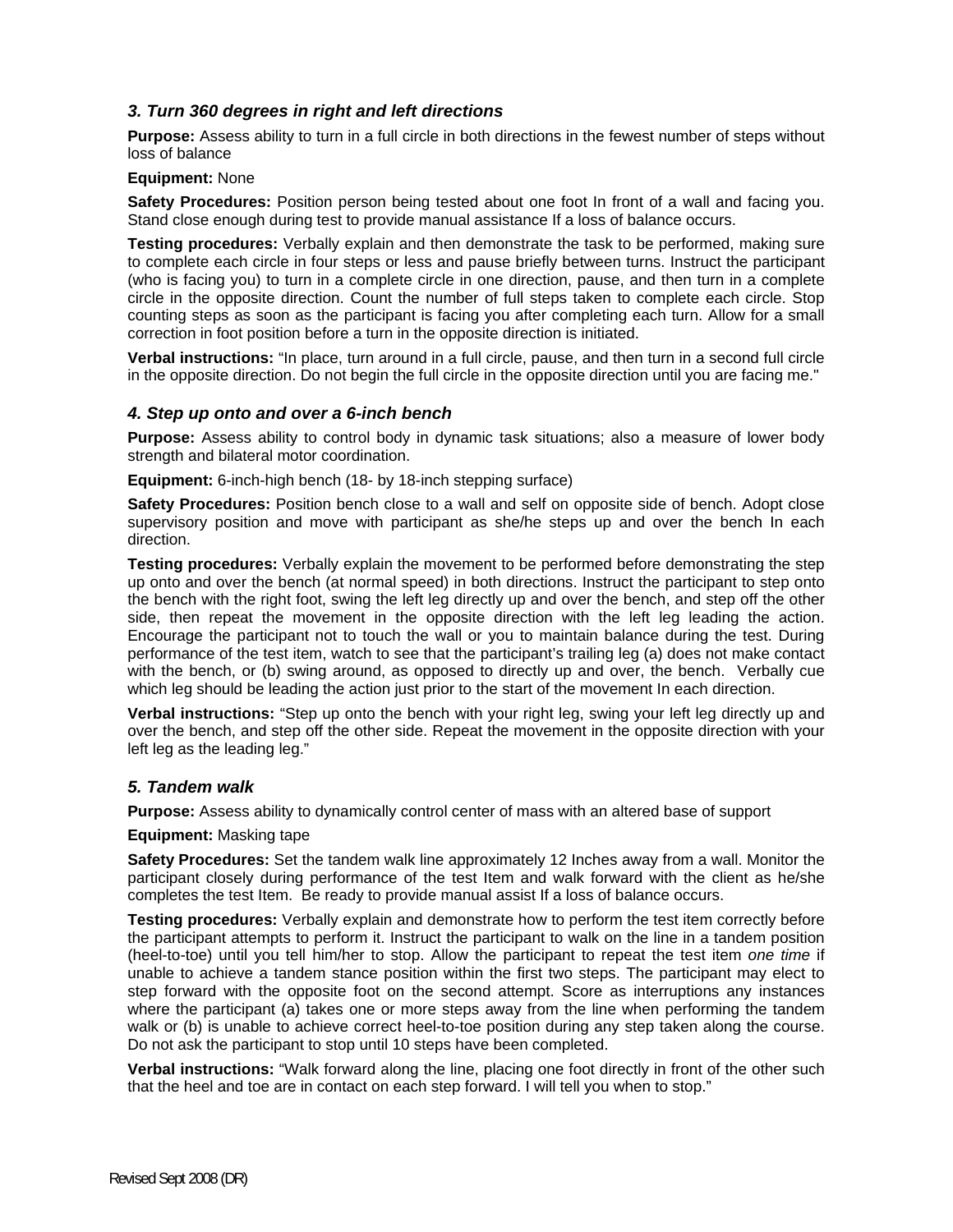# *6. Stand on one leg*

**Purpose:** Assess ability to maintain upright balance with a reduced base of support.

**Equipment:** Stopwatch and lanyard.

**Safety Procedures:** Position the person being tested In a corner (If one Is available) or close to a wall. Stand In a close supervisory position and on the side of the raised leg.

**Testing procedures:** Instruct the participant to fold the arms across the chest, lift one leg off the floor, and maintain balance until instructed to return the foot to the floor. Begin timing as soon as the participant lifts the foot from the floor. Stop timing if the legs touch, the raised leg contacts the floor, or the participant lifts the arms off the chest before the 20 seconds has elapsed. Allow the participant to perform the test a second time with the other leg raised if they touch down quickly on the first attempt or are unsure as to which leg should be raised.

**Verbal instructions:** "Fold your arms across your chest, lift one leg off the floor (without touching your other leg), and stand with your eyes open until I ask you to put your foot down."

## *7. Stand on foam with eyes closed*

**Purpose:** Assess ability to maintain upright balance while standing on a compliant surface with eyes closed

**Equipment:** Stopwatch and lanyard; two Airex® pads, with a length of nonslip material placed between the two pads and an additional length of nonslip material between the floor and first pad if the test is being performed on an uncarpeted surface.

**Safety Procedures:** Position person to be tested In a corner (If one Is available) or close to a wall. After demonstrating the test Item, place the Airex® pads In front of the person If standing In a corner. Adopt a close supervisory position and hold watch at a height that allows for simultaneous monitoring of the participant's arm position and eyes as well as the time. Instruct the participant to open the eyes if she/he feels so unsteady that a loss of balance is imminent. Manually assist the client off the foam pads if he/she appears unsteady.

**Testing procedures:** Following a demonstration of the task, instruct the participant to step up onto the foam pads without assistance, position the feet shoulder width apart, fold the arms across the chest, and close the eyes when ready. Begin timing as soon as the eyes close. Stop the trial if the participant (a) opens the eyes before the timing period has elapsed, (b) lifts the arms off the chest, or (c) loses balance and requires manual assistance to prevent falling. Instruct the participant to step forward off the foam at the completion of the test item. Provide manual assistance if needed.

**Verbal instructions:** "Step up onto the foam and stand with your feet shoulder-width apart. Fold your arms over your chest, and close your eyes when you are ready. I will tell you when to open your eyes."

# *8. Two-footed jump for distance (Do not introduce this test Item if participant cannot perform test item 4 safely, has a diagnosis of osteoporosis, or complains of lower body joint pain. Score a zero on the test form and move immediately to test item #9.)*

**Purpose:** Assess upper and lower body coordination and lower body power.

**Equipment:** 36-inch ruler; masking tape.

**Safety Procedures:** Position the person close to a wall and adopt a close supervisory position during the jump. Demonstrate the jump but do not jump more than twice the length of your own feet. Stand to the side of the participant and move forward as he or she jumps. Place your hand on the participant's back to steady him/her as soon as the feet contact the ground following the jump.

**Testing procedures:** Instruct the participant to jump as far but as safely as possible while performing a two-footed jump (i.e., leave the floor with two feet and land on two feet). Demonstrate the correct movement prior to the participant performing the jump. Use the ruler to measure the length of the foot and then multiply by two to determine the ideal distance to be jumped. Observe whether the participant leaves the floor with both feet and lands with both feet. Position the ruler on the floor and on the opposite side of the participant and close to the wall so that you can glance down and see how far the participant jumped.